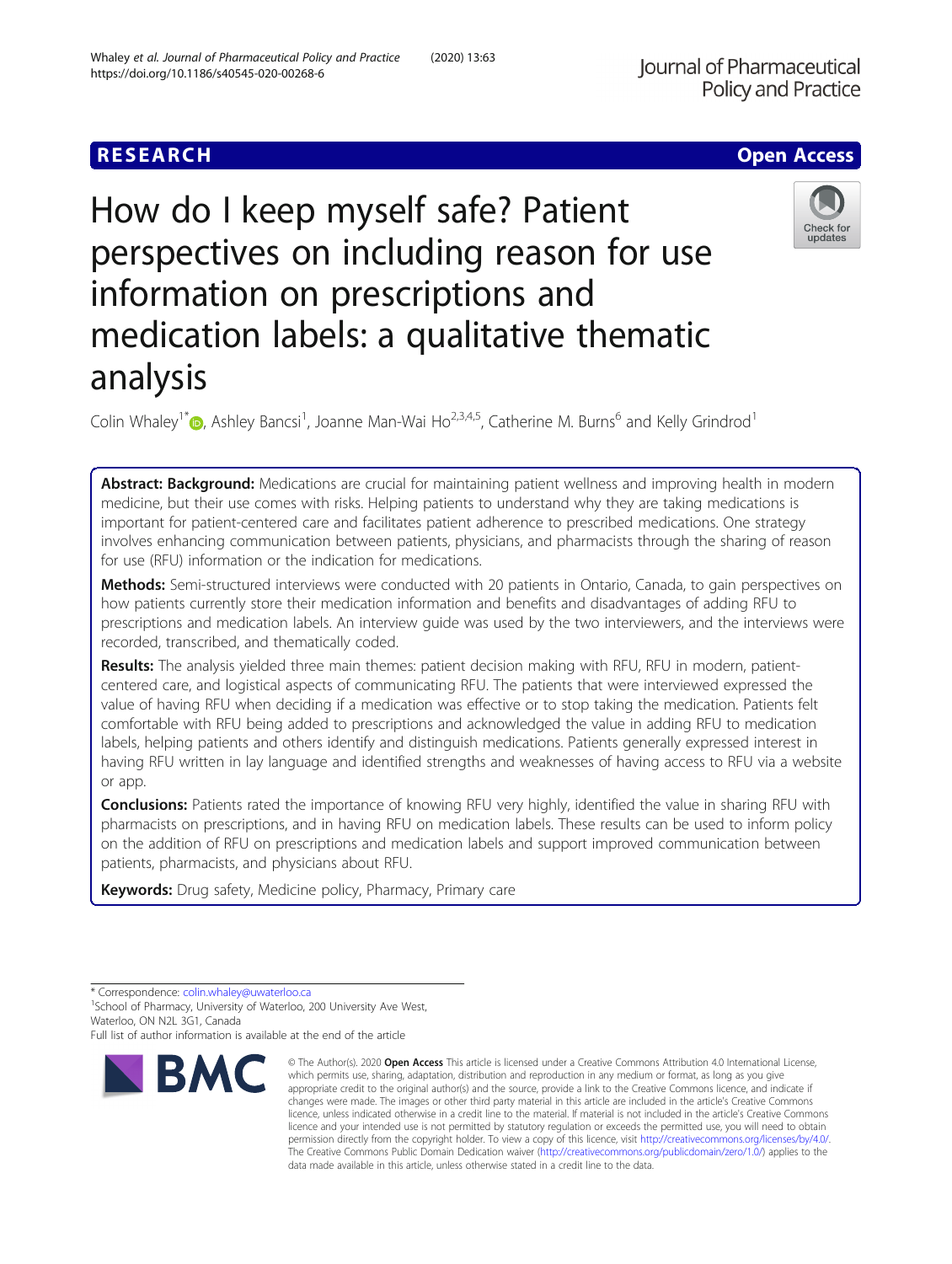Medications are fundamental for the maintenance of good health and the treatment of disease in modern medicine. In Canada between 2007 and 2011, 41% of people living in the community between the ages of 6 and 79 took at least one medication, and around 30% of 65- to 79-year-old people experience polypharmacy, taking 5 or more distinct medications per day [\[1](#page-7-0)]. With adverse drug events causing more than 27,000 hospitalizations in Canada between 2010 and 2011, the safe prescribing and use of medications, as well as improving clinician-clinician and clinician-patient communication around medications, represent key areas for health systems to facilitate safe medication use [\[2](#page-7-0)]. One potential strategy is the addition of medication indications, also known as the reason for use (RFU), onto prescriptions, and medication labels. Example designs of prescriptions and medication labels with RFU included can be seen in Fig. [1](#page-2-0) [\[3](#page-7-0)–[5\]](#page-7-0).

Patients are increasingly being asked to manage many aspects of their care, including communicating health information between healthcare providers and maintaining records of their own health [[6,](#page-7-0) [7](#page-7-0)]. Numerous studies have indicated that patients are sometimes unaware or incorrect about why they are taking a particular medication [[8,](#page-7-0) [9\]](#page-7-0). Adding RFU to medication labels would allow patients to always have RFU along with their medications and could improve adherence to prescribed medication treatments [[6](#page-7-0)].

Prescribers have identified barriers to the addition of RFU on medication labels, including the time required to add indications when writing a prescription, uncertainty of how to format the information, and being unsure of the value of adding RFU to prescriptions  $[10]$  $[10]$  $[10]$ . However, they acknowledged potential time savings in including RFU by pre-empting concerns from pharmacists [[10\]](#page-7-0). From a pharmacy perspective, pharmacists have indicated that they would be able to more effectively carry out their clinical duties if provided RFU on a prescription. Providing pharmacists with access to RFU has been shown to nearly double the number of prescribing errors they detect [[11](#page-7-0)].

A systematic review identified that medication labels facilitate communication and comprehension about medications by patients and that medication use errors may be caused by poor medication labels [\[12](#page-7-0)]. Additionally, medication labels designed to be more patientfriendly have been shown to improve adherence in patients with low literacy, as well as for medications, that need to be taken two or more times per day [\[13](#page-7-0)]. Through these studies, however, a clear understanding of how patients themselves may use RFU was not determined. Thus, the objective of this paper is to describe

patients' perspectives on the usefulness of adding RFU information to prescriptions and prescription labels and how patients may use RFU to make decisions about their medications.

## **Methods**

Semi-structured interviews were conducted with 20 community members who have used at least one medication in the last 30 days. We decided to conduct 20 interviews on the basis of feasibility to define a clear end-point for conducting interviews, which is in line with existing literature recommendations [[14,](#page-7-0) [15](#page-7-0)]. We did not aim to capture a maximum-variation sample. Patients were recruited via flyers posted in public places, including the local university, doctor's offices, and pharmacies. Patients were also recruited using an institutional database of older adults who indicated an interest in being contacted about research studies. Two individuals who inquired about participation were ineligible due to not meeting the medication-use requirement. All participants were from Southwestern Ontario and were interviewed at a time and place of their choosing. Semi-structured interviews allowed for flexibility on the part of the researchers to follow-up on state-ments and themes mentioned by participants [[16](#page-7-0)]. This study was approved by a research ethics committee. Participants were asked questions about how they organize information about their medications, their comfort with having RFU communicated to pharmacies, and their thoughts on having medications' RFU on medication labels. A \$25 CAD honorarium was given to participants in thanks for their time. Information on participants' demographics and the number of medications were collected.

## Data collection

Interviews were conducted by two pharmacy researchers and one system design engineering researcher, using the interview guide in Appendix A. This interview guide was developed by the pharmacy and system design engineering teams, with input from patient partners. The interviews were recorded and transcribed.

## Data analysis

NVivo for Mac was used to store and analyze the interviews [[17\]](#page-7-0). Thematic analysis was used for the analysis, due to its flexibility in capturing both major themes and deviant cases across the interviews. Pharmacy researchers C.W. and K.G. analyzed the first five interviews and developed a working codebook. Differences in codes developed, as well as the codes assigned to the interviews, were resolved. C.W. and K.G. discussed codes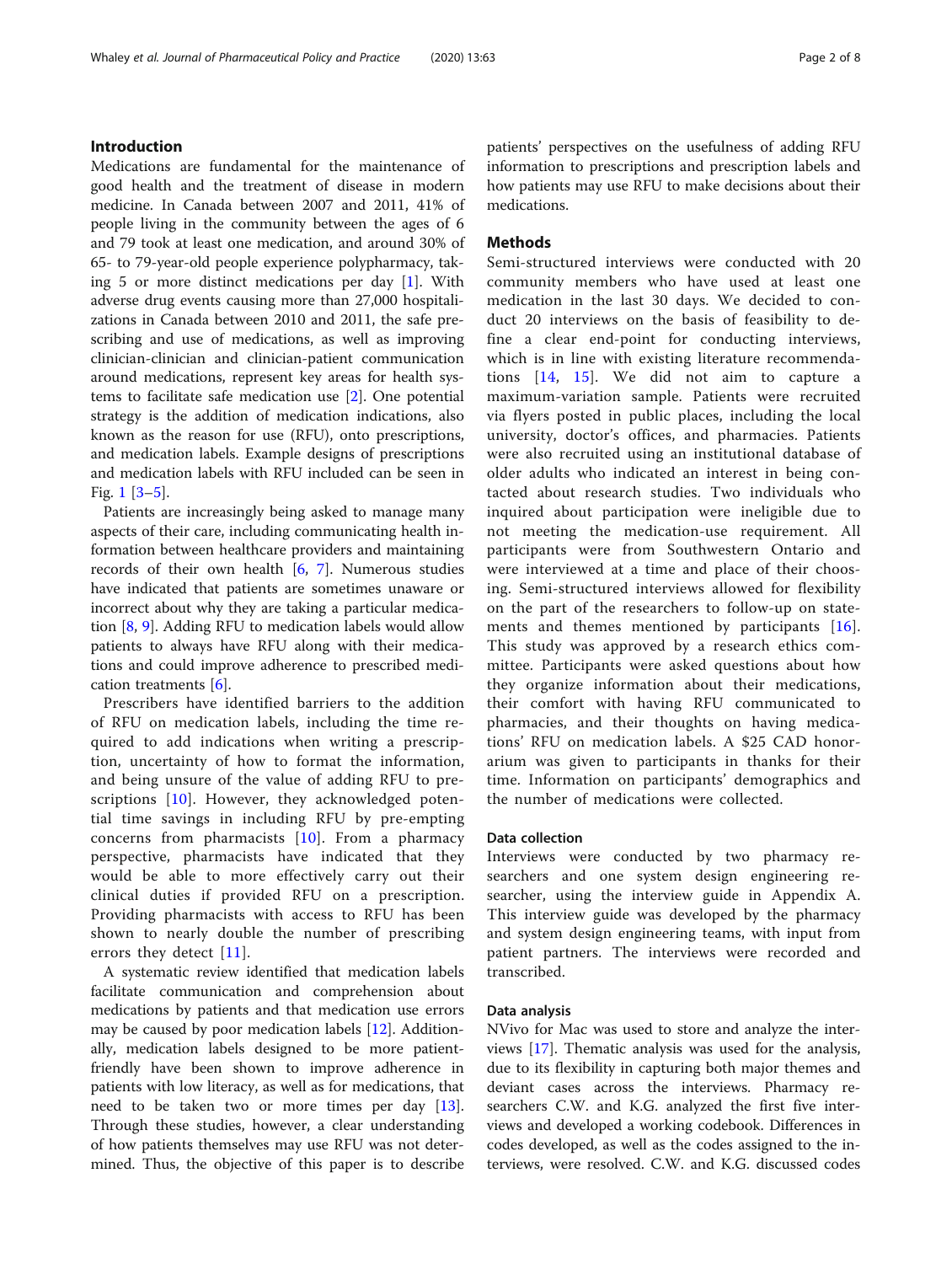<span id="page-2-0"></span>

and additions to the codebook every subsequent 5 interviews analyzed. Codes were then organized into broader themes separately by C.W. and K.G. C.W. selected the final themes and codes in collaboration with K.G., and a framework matrix was generated using NVivo 11 for Windows. The matrix was used to select quotes for inclusion in the themes, where quotes expressing the majority's opinion as well as divergent cases were included. C.W. wrote memos throughout the interview analysis process to make note of key quotes and themes as they developed. For the 20 interviews analyzed, inductive thematic saturation is claimed on the basis of no new codes emerging [\[18](#page-7-0)]. The Standard for Reporting Qualitative Research (SRQR) were followed during the preparation of this manuscript [[19](#page-7-0)].

Participants were also asked to participate in an activity to redesign a prescription label, which informed the sample medication label in Fig. 1 [[5](#page-7-0)]. Those results, as well as data from some of the interviews, are published elsewhere [[5](#page-7-0), [20](#page-7-0)].

## Results

The 20 patients interviewed were primarily adults and older adults and took a median of 4.7 medications (IQR = 3–6). Ten males and ten females were interviewed. Additional details can be found in Table [1](#page-3-0). Patients generally acknowledged the value of providing pharmacists with RFU and having RFU on prescription labels, while acknowledging that including RFU on a prescription label may pose a privacy risk.

## Theme 1: patient decision making with RFU

Patients framed their understanding of RFU as the reason a medication was prescribed (i.e., to decrease my blood pressure), as opposed to what it was treating (i.e., hypertension). The notion of prescribers explaining the rationale for a medication's use was reflected in patients valuing RFU in helping them make decisions regarding the use of the medication. For example, patients might use RFU to know if they are using medications correctly.

I would say that the biggest implication is not using it correctly. I know with the cream and with just some other things when I was trying migraine corrections, when I don't know why and I don't exactly know the "how" and the reason why it's important to take it at the same or anything, I would take it incorrectly and then it wouldn't have the desired effect. [Patient 006]

As well, others used RFU to make decisions regarding the continued use of a medication: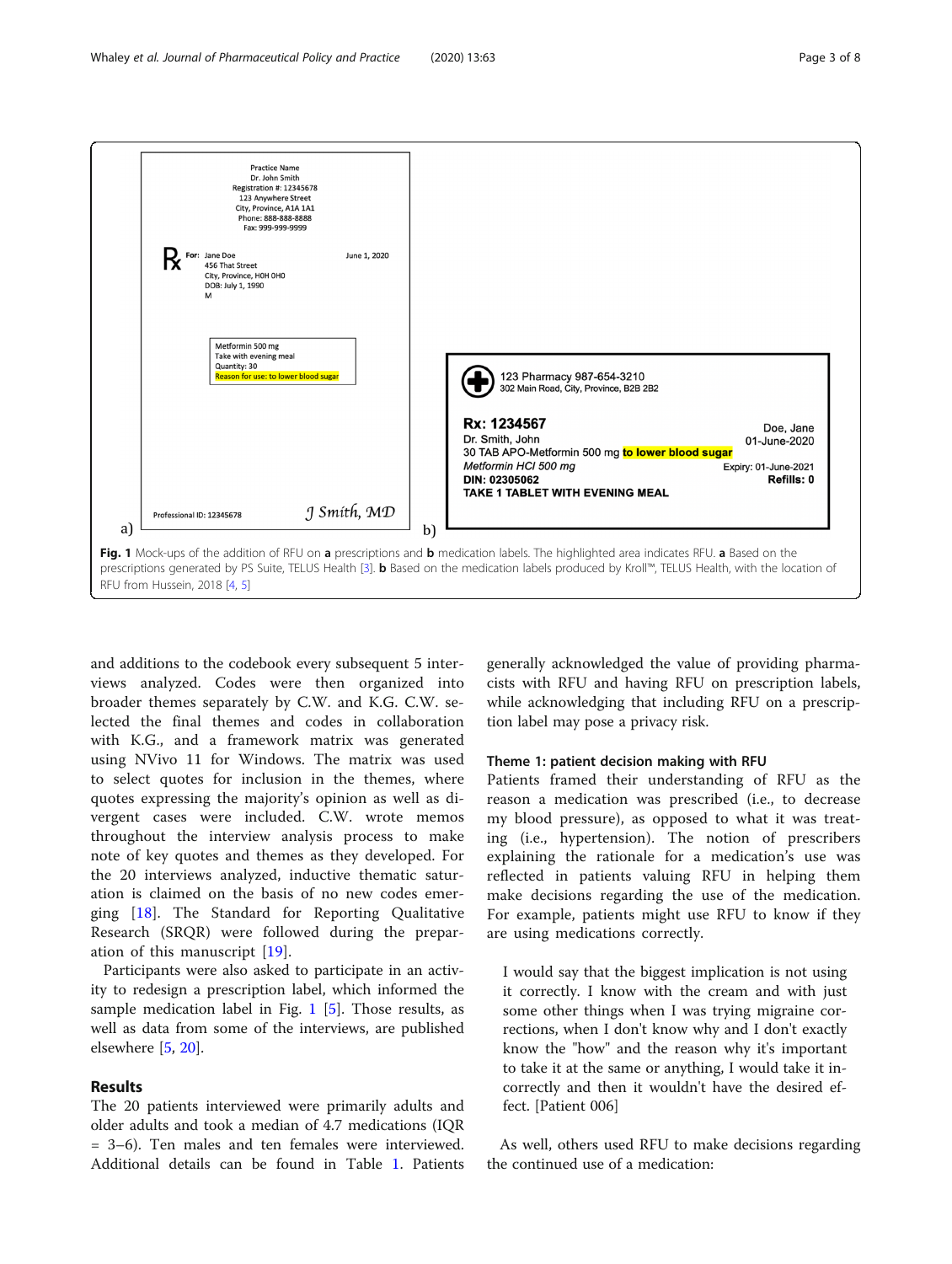<span id="page-3-0"></span>Table 1 The 20 patients interviewed

| Demographic information on participants                       |  |
|---------------------------------------------------------------|--|
| Gender                                                        |  |
| 10 males                                                      |  |
| 10 females                                                    |  |
| Age                                                           |  |
| Young adult (15 to 24 years): 1                               |  |
| Adult (25 to 59 years): 7                                     |  |
| Older adult (60+): 12                                         |  |
| Number of regular/long-term medications number of medications |  |
| Minimum: 0                                                    |  |
| Average: 4.7                                                  |  |
| Maximum: 10                                                   |  |
| Mode: 3                                                       |  |
| $IOR = 3-6$                                                   |  |

Well, you would know how important it was. You wouldn't want to skip doses if it was something very vital. [Patient 012]

And to understand whether a medication was working:

If your symptoms get worse, or your overall condition changes, you can kind of use your discretion on whether you should continue using it or not instead of having to go to the doctor each time. [Patient 005]

In all of these cases, providing RFU in an easily accessible manner would allow the patient to make more informed decisions about their care and help differentiate medications if RFU was included on a label. One patient described how they currently draw symbols on their medication labels to tell them apart:

… having a label that would say use this for this or this for that, would make sense to me to have that on it. I truthfully, when I'm getting prescriptions, I put them in my medicine cabinet and I will on my Luvox, my antidepressant, I put a happy face on it. Or on the Celebrex, I just mark on it bones. [Patient 020]

Additionally, having RFU on medication labels would also be helpful for instances where there is a change in the brand of medication dispensed. One patient described their frustration with medication information receipt as a way to organize RFU as follows:

…over the years, the [drug store] changed, maybe to a different brand, and the name changes. So if I look

at my original [medication slip] I don't know what the new ones are. [Patient 015]

Finally, patients appreciated that having RFU along with a medication name would allow them to learn additional information about their medication online:

…when [my family doctor] gives me prescriptions he explains to me at the time why he is giving me something and what it should do for me. I then go online and look out to see what the side effects might be. [Patient 020]

## Theme 2: RFU in modern, patient-centered care

Patients were asked to reflect on times they did not know the RFU for their medications. Some older participants recounted anecdotes like the following:

When I was younger, the doctors just prescribed stuff and you accepted what they said without question. That was the mentality of the time, the doctor was this all-powerful all-knowing figure, and you were just the consumer of his services and you were expected to blindly accept what the doctor told you. [Patient 017]

In accordance with practices relating to patientcentered care, this mentality has shifted to acknowledging patients as partners in care. One participant, a retired nurse, succinctly described the value of RFU to patients:

If [adding RFU] were to be implemented across the board, I think it would… give people the opportunity to ask the "whys" and it would give them opportunities to find out more about the medications they're on. [Patient 007]

When asked to rate the importance of receiving RFU from their prescriber out of five, 19 of the twenty patients rated it at least a five out of five, with a number of patients exceeding the upper bound provided. All of the patients interviewed expressed a desire to have a deeper level of understanding of their medications, for example, understanding their physicians' decision-making process:

Well, I want to know that my doctor understands why he's prescribing this drug. Whether he's prescribing it for its mainly intended use, or whether it's for an off-label use… I think patients these days want to be more proactive in their own healthcare. [Patient 017]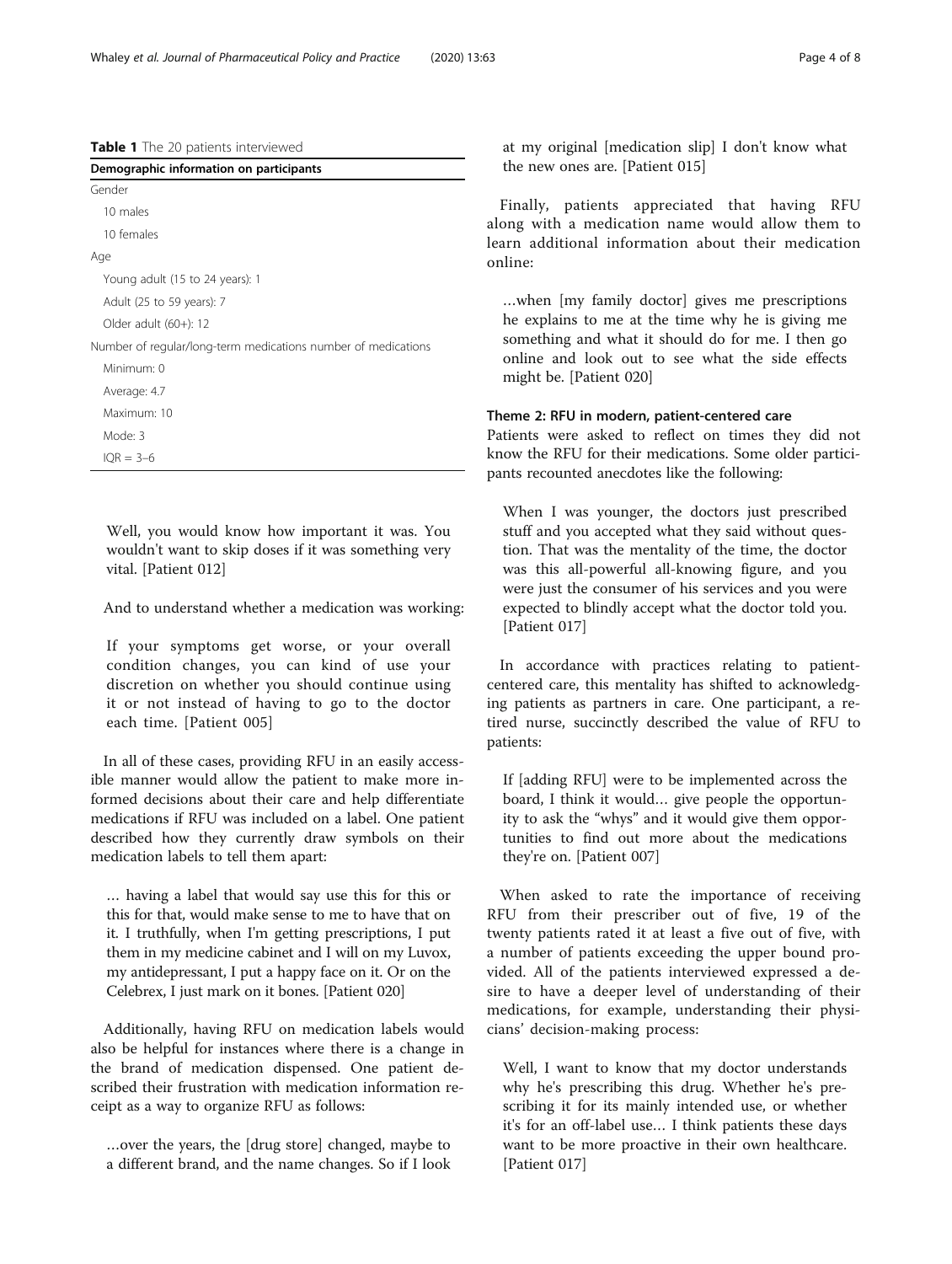Patients were on-board with RFU being shared with pharmacists, and many reported receiving varying levels of counseling from their pharmacist, ranging from quick check-ins for repeat prescriptions, to yearly comprehensive medication reviews.

I have no problem with [reason for use information being shared with my pharmacist on every prescription] because, to me, [both pharmacists and prescribers] are providing a professional service, and the more they're talking, the better… for everybody. [Patient 014]

Additionally, the majority of the patients reported that at least one family member was aware of why they were taking their medications.

Well, I would think your husband or wife should know, and if your children are around, if they're adults they should know. But I don't think the whole world needs to know. [Patient 013]

All patients were able to note some benefits of adding RFU to medication labels. These included helping patients with polypharmacy manage their medications [Patient 007, 014], providing information to others in emergency situations [Patient 006, 010, 011, 015], and distinguishing medications from each other [Patient 001, 016]. Additionally, patients identified situations where other people are responsible for medication administration [Patient 013, 014, 017] and for older adults who need support [Patient 014, 019] as other times when having RFU on medications would be particularly valuable. Regarding emergencies, one of the participants shared the following:

Well, I think in an emergency situation, it would be good for somebody if they saw [the RFU on my medication's label]. Especially if… they found it in my purse, then they would know, okay yeah, she's been taking this for X number of years. [Patient 011]

Inversely, patients also readily identified a number of potential disadvantages to adding RFU medication labels, including other people potentially seeing the RFU [Patient 003]. This included including stigma surrounding sexually transmitted infections [STIs] or psychiatric illnesses [Patient 007] illnesses one does not wish to disclose to others (i.e., family) [Patient 013], and the potential for teenagers to bully each other as a result of RFU information [Patient 019].

## Theme 3: logistical aspects of communicating RFU

When asked, patients readily provided a number of methods they use to organize information related to

their medications (Table 2). To organize their medications, most patients reported either keeping a list or keeping the indications in their memory.

When asked about the prospect of adding RFU to a medication label, the majority of participants agreed with the idea of adding RFU to medication labels. A number of patients specifically noted the value of adding the RFU close to where the directions are:

I think it should be right under where the instructions are of how to take it. The average person doesn't want to know exactly the name of the prescription, they may not understand what the name of the drug is. [Patient 017]

Patients were asked how they wanted RFU to be presented in terms of the language used. Patients preferred that RFU be presented in a way that respects their knowledge and understanding of medications. For some patients, this meant lay language:

Just tell me straight up… Just not technical stuff, not technical. [Patient 010]

And for others, more medical language:

…I'm a public health major and I told [the doctors I am comfortable with medical language], so they were able to say, what is calcification and hypertension, and even words like ... embolization and embolization processes, 'cause it's one of the surgeries I could opt for. I know what that is, so they were very comfortable just using textbook words with me. [Patient 001]

Patients stated they expected that the RFU would be between one word to one sentence in length. "As brief as it could possibly be," as Patient 018 put it.

When presented with the option of accessing information about their medications using a web-based system (e.g., website, mobile app), patients had mixed feedback. One patient discussed their perception of how

Table 2 Patient reported methods of organizing medication information

| Ways of organizing medication-related information                                                                                                                                                                                |
|----------------------------------------------------------------------------------------------------------------------------------------------------------------------------------------------------------------------------------|
| A notebook with all medical-related information                                                                                                                                                                                  |
| A list of medications (mentioned by a majority of patients)                                                                                                                                                                      |
| One patient mentioned keeping it in their first-aid box                                                                                                                                                                          |
| Another, in triplicate, one with them, two at home                                                                                                                                                                               |
| Keeping the medication bottles in one place                                                                                                                                                                                      |
| $\mathbf{1}$ , and the set of the set of the set of the set of the set of the set of the set of the set of the set of the set of the set of the set of the set of the set of the set of the set of the set of the set of the set |

Remembering it (mentioned by a smaller number of patients)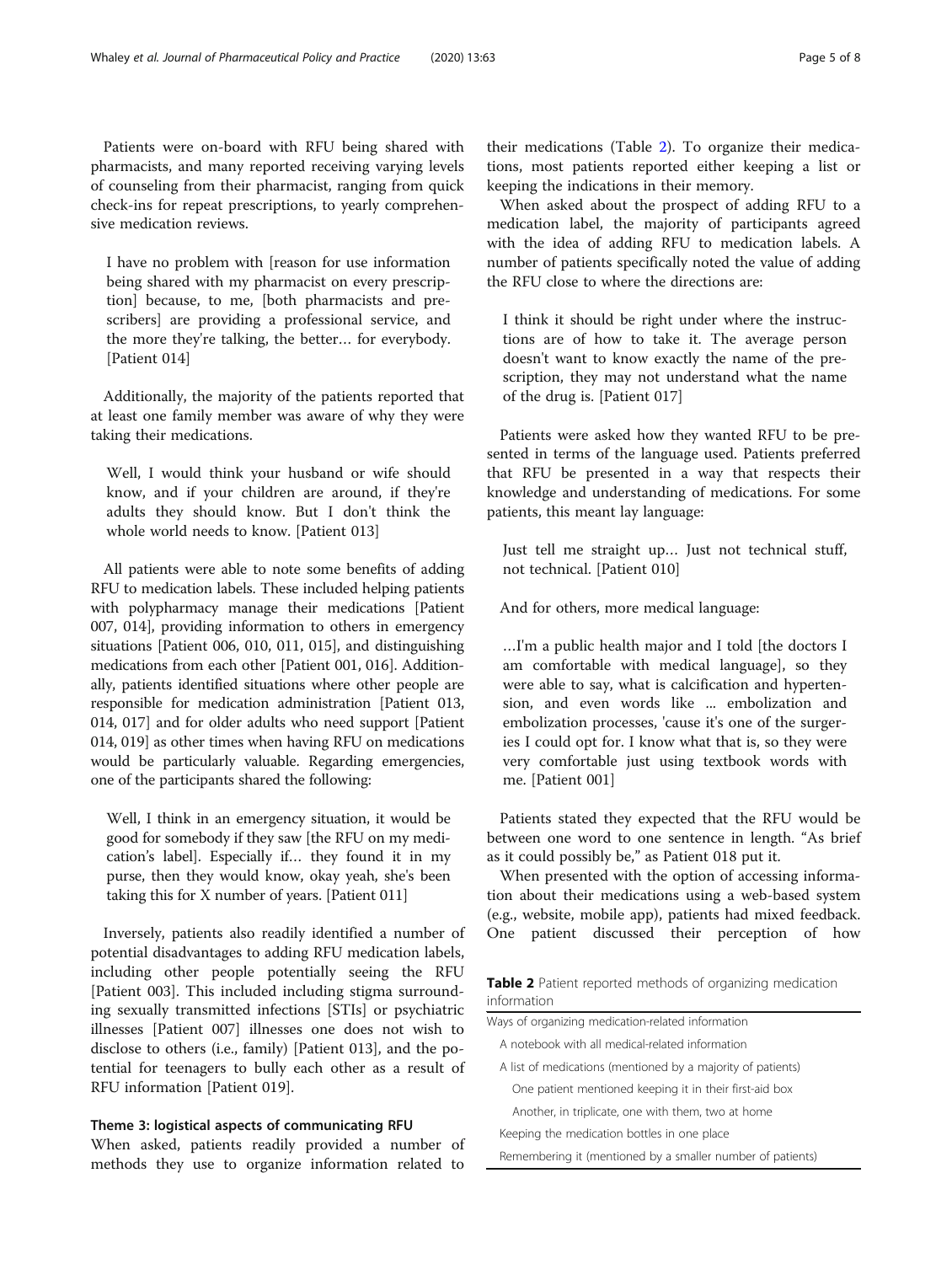frustrating managing login information for different systems could be:

…[if one system] connect[s] to hospital, I might use a [Medical Record Number], I might use a hospital ID, and it's usually not the same for each hospital. For me, with so many specialists at different hospitals, I could just imagine it being a mess. Maybe I use the wrong ID for the wrong hospital, then and I get frustrated. [Patient 001]

Similarly, a different patient was concerned with different pharmacies using proprietary systems that do not allow information to be transferred between pharmacies:

The concern I have with an app is that because I have to move around occasionally as I'm not always convinced that the pharmacy will be connected to the right app. Then I'd have to have multiple apps so I find that a bit more burdensome…. unless [there] was a third-party system that all pharmacies were forced to be on I guess. [Patient 002]

Likewise, privacy concerns were raised by some participants who were afraid that their protected health information (PHI) would be accessed by unauthorized users:

…because it's too easy to access by people who want to pry for nefarious reasons. [Patient 008]

However, the idea of using a web-based system to access information about medications was generally regarded as an attractive option, exemplified by this participant's viewpoint as an older adult:

I think as the boomers age, more and more of that's going to be possible because we're becoming more and more tech savvy. And if I don't understand, I can ask my nine-year-old grandson who will tell me. [Patient 007]

## **Discussion**

In the interviews, patients considered the RFU to be the rationale behind prescribing the drug. This information is useful for patients to help make decisions around medication use, such as knowing which medications would treat which symptoms or determining when a medication could be stopped. Patients also felt that the RFU could help them to organize medication-related information, work with others such as family members to manage their medications, or communicate with emergency medical personnel. In contrast, in prior research, pharmacists saw RFU as a tool to assess medication safety, and physicians saw it as a tool to support

interprofessional communication (i.e., to decrease the number of clarifying calls from the pharmacy), and to provide transparency around why a drug is prescribed [[10\]](#page-7-0). Of note, no singular terminology or definition about what a clinical indication is or what information it needs to carry exists [[21\]](#page-7-0). Indications listed on medication bottles should facilitate use by patients for decision making, as well as being of utility for clinicians to facilitate information transfer. However, like the pharmacists and physicians interviewed previously, the patients interviewed expressed concerns about privacy if someone saw RFU on a prescription label [\[10\]](#page-7-0).

Many of the older participants noted that how their physician communicates with them has changed over time, representing a shift to patient-centered care. Communicating RFU represents a change in how information communicates previously [\[22\]](#page-7-0). However, given the gap between clinicians' and patients' understanding of what RFU is, clinicians will need to work alongside patients to ensure that when a medication is prescribed, information pertaining to both the symptoms and diagnosis is communicated clearly to patients. Increasing the accessibility of RFU is complementary to current patient medication safety initiatives, including Canadian Patient Safety Institute's #ConquerSilence [\[23,](#page-7-0) [24\]](#page-7-0) and Five Questions to Ask about your Medications [\[25\]](#page-7-0) campaigns to increase transparency and information sharing about medications. Additionally, it directly aligns with a number of guidelines from the Institute for Safe Medication Practices, including their Guide-lines for Standard Order Sets, [[26](#page-7-0)] and published strategies to mitigate errors associated with look- and sound-alike medications [[27](#page-7-0), [28\]](#page-7-0).

Patient participants indicated a desire to have RFU communicated in the language they could easily understand, which was often lay language. This finding aligns with existing work in this area and reinforces the importance of RFU as a tool to support patients in taking their medications [[6\]](#page-7-0). Additionally, all participants were able to determine a situation in which having RFU written on medication labels would be valuable. Many of these were situations were where the RFU would be interpreted by a third party, and in a number of the cases, a person without medical training. Given this context, writing RFU in lay language on medication labels would provide the most utility in the broadest number of situations, allowing patients, family members, and others to understand what a particular medication is for, and for clinicians to interpret the indication accurately.

The idea of having a patient-facing website or app was also attractive to most participants, so long as it was straightforward to access. Many participants reported they currently use lists to manage their medications; a patient website or app is similar, just in a digital format. Reducing friction in the sign-in process could help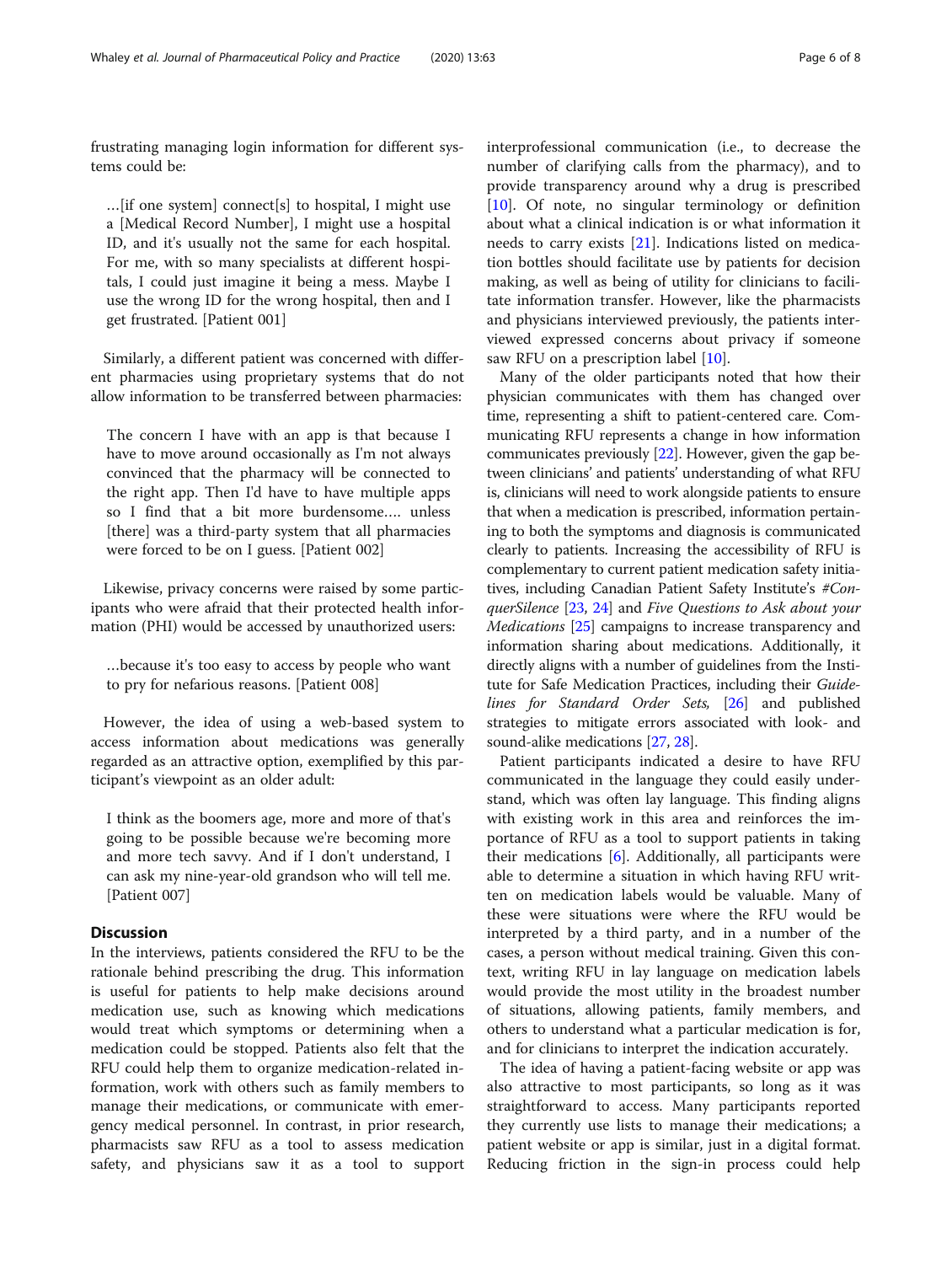facilitate the adoption and uptake of a website or portal for patients' use but would not accomplish all of the goals of having RFU written on medication bottles, especially to allow others to determine RFU.

Extensive work has been conducted in the area of RFU improving safety, like the work of Bosch-Lenders recommending the addition of RFU on medication labels to support older adults safely using medications and to improve patient adherence  $[6, 29]$  $[6, 29]$  $[6, 29]$ . The latter study by Garada, Schiff, and colleagues involved researchers interviewing patients regarding the use of putting RFU on medication labels indications as well. Additional work by Schiff and colleagues has examined the addition of medication indications via "indications based" prescribing to allow for easier and faster addition of medication indications, to enhance medication safety, and to improve clinician communication [[6](#page-7-0), [30](#page-7-0), [31\]](#page-7-0). This paper builds on this existing work by highlighting some additional benefits to adding RFU on medication labels, such as keeping track of medication despite changes in brand or packaging and the value in having RFU on medications in emergency situations. Additionally, the patients interviewed described using RFU to support decision making regarding their medications, as opposed to serving as a reminder to take a medication.

Ensuring the addition of RFU as a matter of course on prescriptions and medication labels will require collaboration by a number of stakeholders before it becomes commonplace. This may take the form of engaging with regulatory bodies, interest groups, or individual prescribers for a more grassroots approach [[32\]](#page-7-0). Additional research engaging patients from other healthcare models and geographic locations, as well as research quantitatively investigating improvements to clinical practice as a result of sharing RFU, would strengthen the case for including RFU on prescriptions and medication labels.

## Limitations

While the 20 participants were varied in gender, age, and understanding of their medications, they were all from a single geographic region in a publicly funded healthcare system. The findings may be different from other participants or in other areas. Currently, patients in this region lack electronic access to their own healthcare records (i.e., via a patient portal). These patients may thus lack an understanding of how these systems could benefit them; however, the role that communicating RFU in could play benefiting them is universal. Additionally, patients volunteered to participate in this study, leading to a potentially biased sample who may have a stronger understanding of their medications than the general population. This study did not capture the experiences of people taking more than ten medications

or those with living with dementia. Information on the patients' mental health history was also not collected. Despite these limitations, the patients interviewed provided insight as to how RFU may assist with medication use to those providing care to others.

## Conclusion

This study demonstrated the value of RFU for patients and explores a number of ways it could be effectively communicated, with respect to both format and delivery method. These results can be used to advocate for patients to have access to RFU on their medication labels, to help patients make decisions about taking their medications, and could improve patient adherence with prescribed medications. By keeping in mind the diverse group of people who may ultimately need to learn a medications' RFU from its label, prescribers and pharmacists should ensure that the RFU information included is understandable by a wide range of people.

#### Supplementary information

Supplementary information accompanies this paper at [https://doi.org/10.](https://doi.org/10.1186/s40545-020-00268-6) [1186/s40545-020-00268-6](https://doi.org/10.1186/s40545-020-00268-6).

Additional file 1.

#### Abbreviations

RFU: Reason for use; SRQR: Standards for Reporting Qualitative Research; STI: Sexually transmitted infection; PHI: Protected health information

#### Acknowledgements

Special thanks are extended to Thana Hussein and Cassandra Sum for conducting interviews.

#### Authors' contributions

C.W. analyzed the interviews and was a major contributor in writing the manuscript. A.B. conducted the interviews, provided context of her professional role, and revised the work. J.H. provided substantive feedback on the concept and design of the study, feedback in the context of her professional role, and revised the work. C.B. acquired funding for the study, designed the experiment and revised the work. K.G. acquired funding for the study, designed the experiment, analyzed the interviews and substantively revised the work. All authors read and approved the final manuscript.

#### Funding

The study was supported by CIHR SPOR, TELUS Health, by a Natural Sciences and Engineering Research Council of Canada (NSERC) Collaborative Research and Discovery grant awarded to C.B. and K.G., and an NSERC Alexander Graham Bell Canada Graduate Scholarship – Masters awarded to C.W.

#### Availability of data and materials

The data that support the findings of this study are available on request from the corresponding author C.W. The data are not publicly available due to the data containing information that could compromise participant privacy.

#### Ethics approval and consent to participate

Ethics approval was received by a University of Waterloo research ethics committee (ORE# 31591). Informed consent was received by each participant before participating in the study.